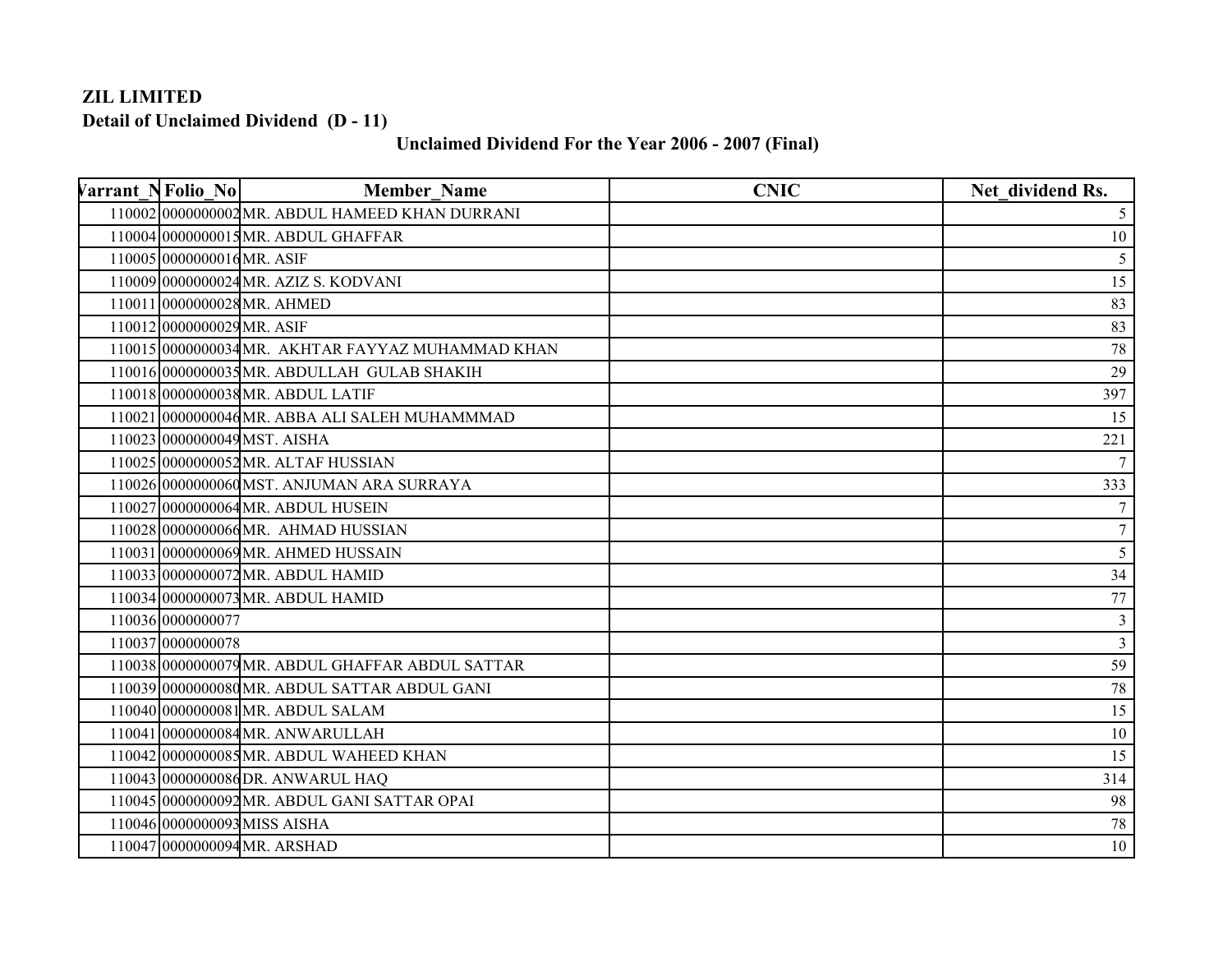| 110048 0000000095 MR. ASLAM                       | 10               |
|---------------------------------------------------|------------------|
| 110049 0000000099                                 | $\mathbf{3}$     |
| 110050 0000000100 MR. A. RAZZAK                   | $10\,$           |
| 110051 0000000101 MR. AHMED                       | $7\overline{ }$  |
| 110053 0000000105 MR. ABDUL MAJID                 | 25               |
| 110054 0000000107 MRS. AISHA A. SATTAR            | $\mathfrak{S}$   |
| 110055 0000000113                                 | $\mathfrak{Z}$   |
| 110057 0000000115 MR. ABDUL VAHEED ABDUL JALIL    | $\boldsymbol{7}$ |
| 110058 0000000116 MR. ABDUL HABIB                 | 5                |
| 110059 0000000117 MR. ABDUL SATTAR                | 34               |
| 110060 0000000121 MR. ADAMJEE                     | 15               |
| 110061 0000000122 LT. AHMED UNNY                  | 119              |
| 110062 0000000128 MR. A. SATTAR H. DAWOOD KHANANI | 39               |
| 110065 0000000131 MR. ABDUL REHMAN KASAM          | 98               |
| 110068 0000000148 MR. ASADULLAH                   | $42\,$           |
| 110069 0000000157 MR. ALLA RAKKHA                 | $10\,$           |
| 110073 0000000163 MR. ABDUL HAMID MUHAMED         | 17               |
| 110074 0000000164 MRS. AFIFA MUHAMMAD RAUF        | 83               |
| 110078 0000000173 MR. ABBAS ALI SIRAJ BHAI        | 39               |
| 110080 0000000178 MR. ABDUL RAZZAK                | $\tau$           |
| 110081 0000000183                                 | $\overline{3}$   |
| 110082 0000000187 MR. ABDUL RAHIM AHMED           | $42\,$           |
| 110083 0000000189 MR. ABDUL RASHID KHAN           | 274              |
| 110087 0000000194 MR. ABDUL RASHID MANIAR         | 59               |
| 110090 0000000204                                 | $\mathfrak{Z}$   |
| 110091 0000000205 MR. ABDUL WAHID ISMAIL          | $\overline{5}$   |
| 110092 0000000206 MR. AMANULLAH                   | 218              |
| 110093 0000000209 AL-HAMZA TRADING CO. LTD.       | 159              |
| 110094 0000000219 MRS. ALMAS G. BANA              | 167              |
| 110096 0000000229 MR. ABDUL GHANI KHAN            | $78\,$           |
| 110097 0000000230 MR. ABDUL QAYYUM MIR            | 233              |
| 110098 0000000231 MR. ABDUL AZIZ FAROOQ           | 118              |
| 110099 0000000233 MAJOR AMIR MUHAMMAD KHAN        | 66               |
| 110101 0000000235 MR. AFTAB ALAM KHAN             | $5\overline{)}$  |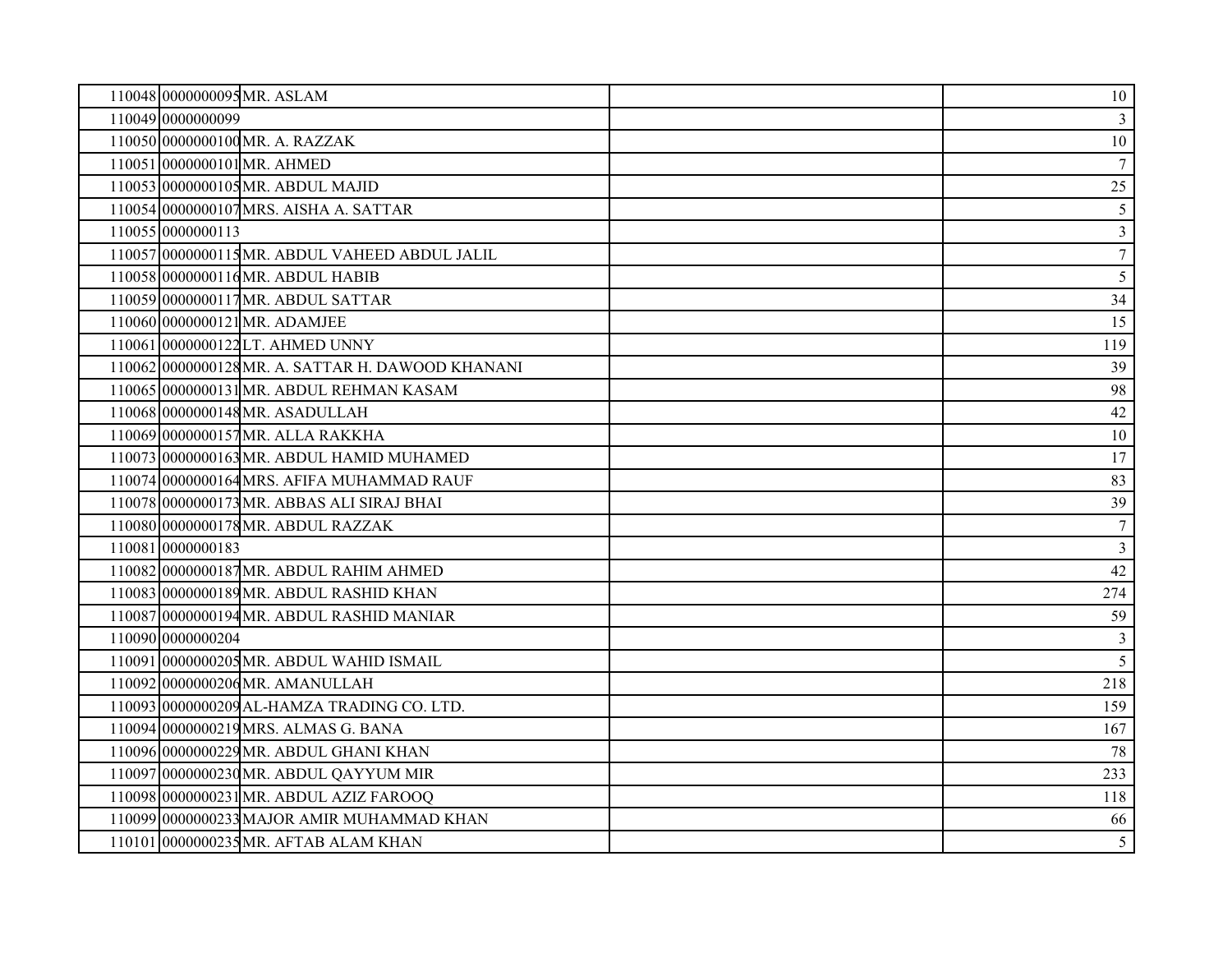| 110102 0000000236                                     | $\mathfrak{Z}$  |
|-------------------------------------------------------|-----------------|
| 110104 0000000245                                     | $\mathfrak{Z}$  |
| 110106 0000000252                                     | $\mathfrak{Z}$  |
| 110107 0000000253 MR. A. AZIZ MUHAMMAD                | $\mathfrak{S}$  |
| 110108 0000000254 MR. ARIF                            | 5               |
| 110109 0000000259 MR. ABDUL AZIZ                      | 83              |
| 110113 0000000268 MR. ABDULLAH                        | $\tau$          |
| 110114 0000000269                                     | $\overline{3}$  |
| 110116 0000000279                                     | $\overline{3}$  |
| 110120 0000000288                                     | $\mathfrak{Z}$  |
| 110121 0000000293                                     | $\mathfrak{Z}$  |
| 110122 0000000294                                     | $\mathfrak{Z}$  |
| 110123 0000000295                                     | $\overline{3}$  |
| 110124 0000000296                                     | $\overline{3}$  |
| 110125 0000000298 MR. ABDUL GHAFOOR                   | 34              |
| 110126 0000000302                                     | $\mathfrak{Z}$  |
| 110127 0000000303                                     | $\mathfrak{Z}$  |
| 110128 0000000309                                     | $\mathfrak{Z}$  |
| 110129 0000000310 MR. ABDUL MAJID                     | 10              |
| 110132 0000000316 MR. AKBAR ALI PANJWANI              | 490             |
| 110136 0000000331 MR. AFZAL WAQAR SHEIKH              | 37              |
| 110138 0000000334                                     | $\mathfrak{Z}$  |
| 110141 0000000341                                     | $\mathfrak{Z}$  |
| 110142 0000000343                                     | $\overline{3}$  |
| 110147 0000000351 MR. BHAGWAN BHARWANI                | 16              |
| 110148 0000000356 BEGUM AQILA HASSAN                  | 130             |
| 110151 0000000359 BEGUM NASIM FATIMA                  | 149             |
| 110153 0000000364 MR. BAWA MIAN KAZI                  | $7\phantom{.0}$ |
| 110157 0000000370 BEGUM NUSRAT MUZAFFAR               | 157             |
| 110158 0000000371 BEGUM NUSRAT MUZAFFAR               | 490             |
| 110159 0000000372 BEGUM NUSRAT MUZAFFAR               | 323             |
| 110160 0000000402 CHOUDRY LAL KHAN                    | 29              |
| 110161 0000000403 CHOUDRY MUHAMMAD RAFI AHMED KHOKHAR | $5\overline{)}$ |
| 110162 0000000405 CHOUDRY BARKAT ALI                  | 196             |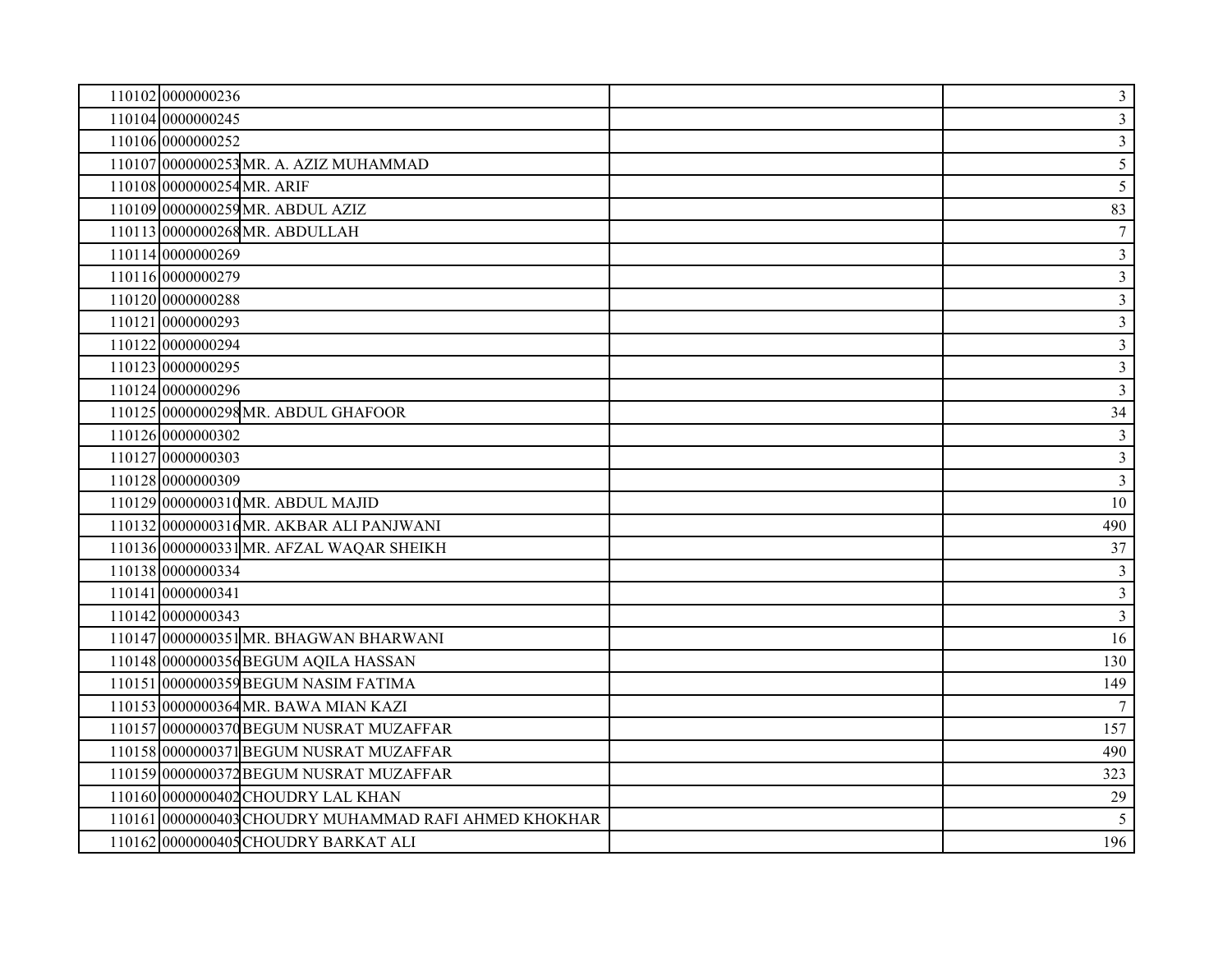| 110165 0000000425 MR. DAWOOD AZIZ                | $5\overline{)}$ |
|--------------------------------------------------|-----------------|
| 110166 0000000427                                | $\mathfrak{Z}$  |
| 110169 0000000436                                | $\overline{3}$  |
| 110171 0000000438                                | $\overline{3}$  |
| 110174 0000000457 MST. FARZANA MOHYUDDIN         | $10\,$          |
| 110175 0000000458 MR. FAQIR SYED AAMIRUDDIN      | 507             |
| 110179 0000000462                                | 3               |
| 110180 0000000465 MR. FAIZ AHMED KHAN            | 154             |
| 110184 0000000477 MRS. FATIMA                    | 12              |
| 110185 0000000478 MRS. FATIMA ABDUL HAMID        | $\tau$          |
| 110186 0000000482 MISS FARHAT JAHAN              | 333             |
| 110187 0000000483 MR. FAHIM AHMED                | 32              |
| 110190 0000000495 MR. FAISAL                     | $5\phantom{.0}$ |
| 110191 0000000499                                | $\overline{3}$  |
| 110192 0000000503 MR. GUL REHAN                  | 34              |
| 110193 0000000506 GRINDLAYS SERVICES (PVT) LTD.  | 46              |
| 110194 0000000512 MR. GHULAM HUSSAIN             | 5               |
| 110196 0000000520 MR. GHULAM NABI SIDDIQUE       | 83              |
| 110197 0000000521 MRS. GHULAM SAFIA              | 250             |
| 110199 0000000524 MR. GHULAM MUHAMMAD            | $5\overline{)}$ |
| 110201 0000000527 MR. GHULAM MUHAMMAD HAJI HABIB | 397             |
| 110202 0000000528 MR. GHULAM MUHAMMAD MALIK      | 245             |
| 110203 0000000529 MR. GHAFFAR MUHAMMAD           | 167             |
| 110206 0000000534 MR. GHULAM HUSSAIN             | 5               |
| 110207 0000000535 MR. GHULAM HUSSAIN             | 83              |
| 110210 0000000541 MR. H. IRSHAD ELLAHI           | 598             |
| 110213 0000000549 MR. HABIB                      | 39              |
| 110214 0000000551 MST. HAWA BAI USMAN            | 5               |
| 110215 0000000552 MRS. HUMERA BANO               | $\overline{7}$  |
| 110218 0000000558 MST. HAMIDA BEGUM              | 49              |
| 110220 0000000563                                | $\overline{3}$  |
| 110222 0000000579                                | $\mathfrak{Z}$  |
| 110225 0000000584 HAJI MAJID                     | 12              |
| 110227 0000000586 MRS. HAWA BI                   | $\overline{7}$  |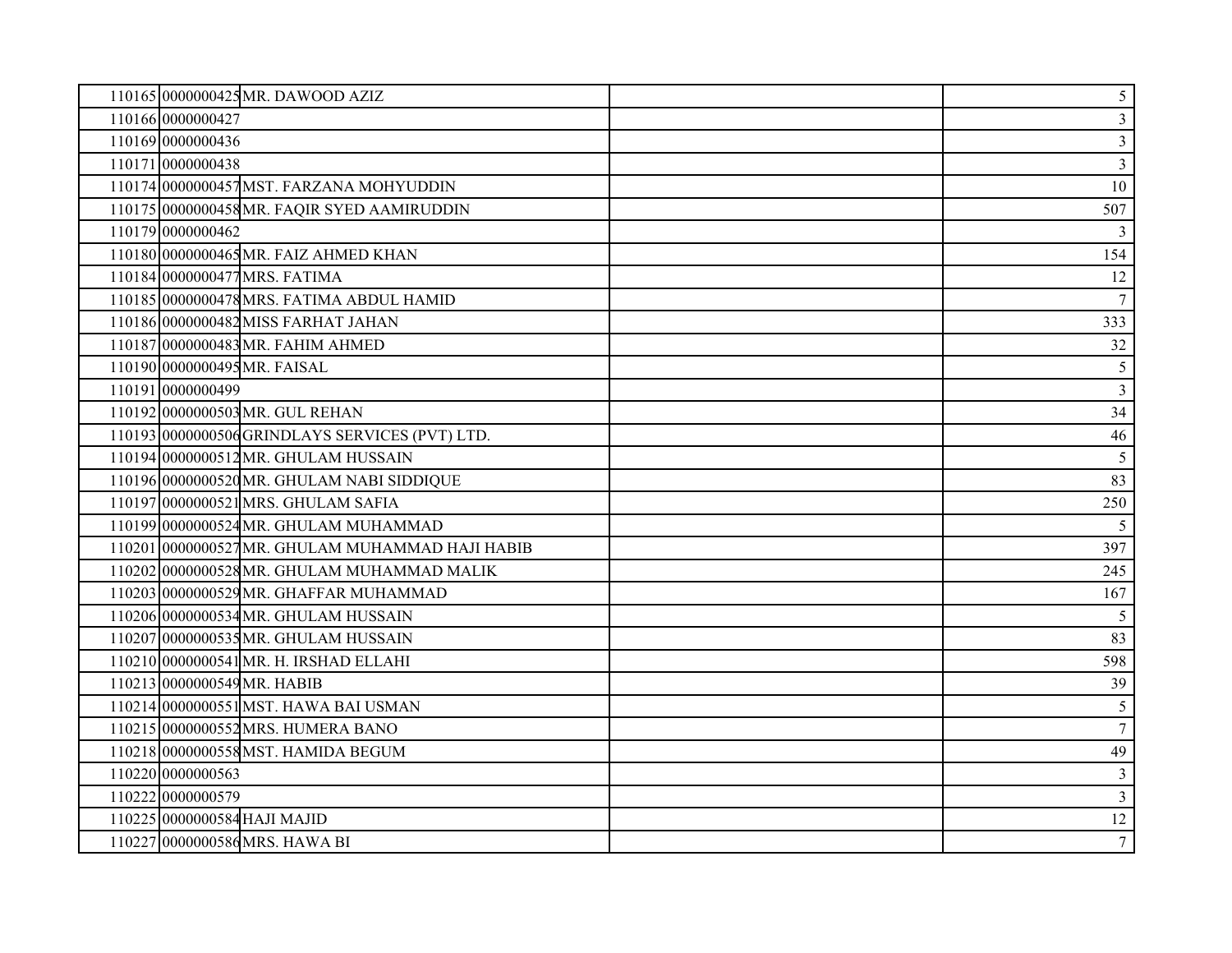| 110229 0000000591                             | $\mathfrak{Z}$   |
|-----------------------------------------------|------------------|
| 110232 0000000604 MR. H.M. YAHYA              | $\tau$           |
| 110233 0000000607 MRS. HUMYRA KHATOON SAIYID  | 37               |
| 110234 0000000608 HAJI HUSSAIN A. KARIM       | 5                |
| 110236 0000000611 MRS. HALIMA GHULAM MUHAMMAD | 32               |
| 110238 0000000616                             | $\mathfrak{Z}$   |
| 110239 0000000617 HAJIANI ZAIBUNNISA          | 49               |
| 110240 0000000618 HAJI ABDUR RAZZAK           | 49               |
| 110243 0000000625 HAJEE LAL MUHAMMAD SIDDIQI  | 59               |
| 110248 0000000637 HAJI USMAN                  | 54               |
| 110250 0000000640                             | $\mathfrak{Z}$   |
| 110251 0000000643 MR. HAROON                  | 15               |
| 110253 0000000660 MR. IMRAN                   | 22               |
| 110254 0000000661 MR. IFTIKHAR AHMED          | 44               |
| 110255 0000000663 MR. IQBAL ABDULLAH          | 137              |
| 110257 0000000665 MST. IRFANA                 | 490              |
| 110259 0000000667                             | $\mathfrak{Z}$   |
| 110260 0000000668 MR. IQBAL M. MIABHOY        | $12\,$           |
| 110261 0000000669 MR. ISLAM AHMED SIDDIQUI    | 29               |
| 110262 0000000670 MR. IQBAL AHMED             | 167              |
| 110263 0000000671 MR. IDREES                  | 167              |
| 110264 0000000676 MR. IBRAHIM ABDUL LATIF     | 29               |
| 110266 0000000681 MR. ISMAIL HAJI SULEMAN     | 836              |
| 110267 0000000691                             | $\mathfrak{Z}$   |
| 110269 0000000698                             | $\mathfrak{Z}$   |
| 110271 0000000700 MR. IFTIKHAR AHMED          | 358              |
| 110272 0000000703 MR. JAWID                   | 10               |
| 110273 0000000704 MST. JENUM BAI              | $20\,$           |
| 110274 0000000705                             | $\mathfrak{Z}$   |
| 110275 0000000706 MR. JAWED                   | $\boldsymbol{7}$ |
| 110279 0000000728 MR. JUNAID                  | $\mathfrak{S}$   |
| 110287 0000000746                             | $\overline{3}$   |
| 110288 0000000747 MRS. KHURSHID BEGUM         | 29               |
| 110290 0000000751 MR. KAMRAN                  | $\overline{7}$   |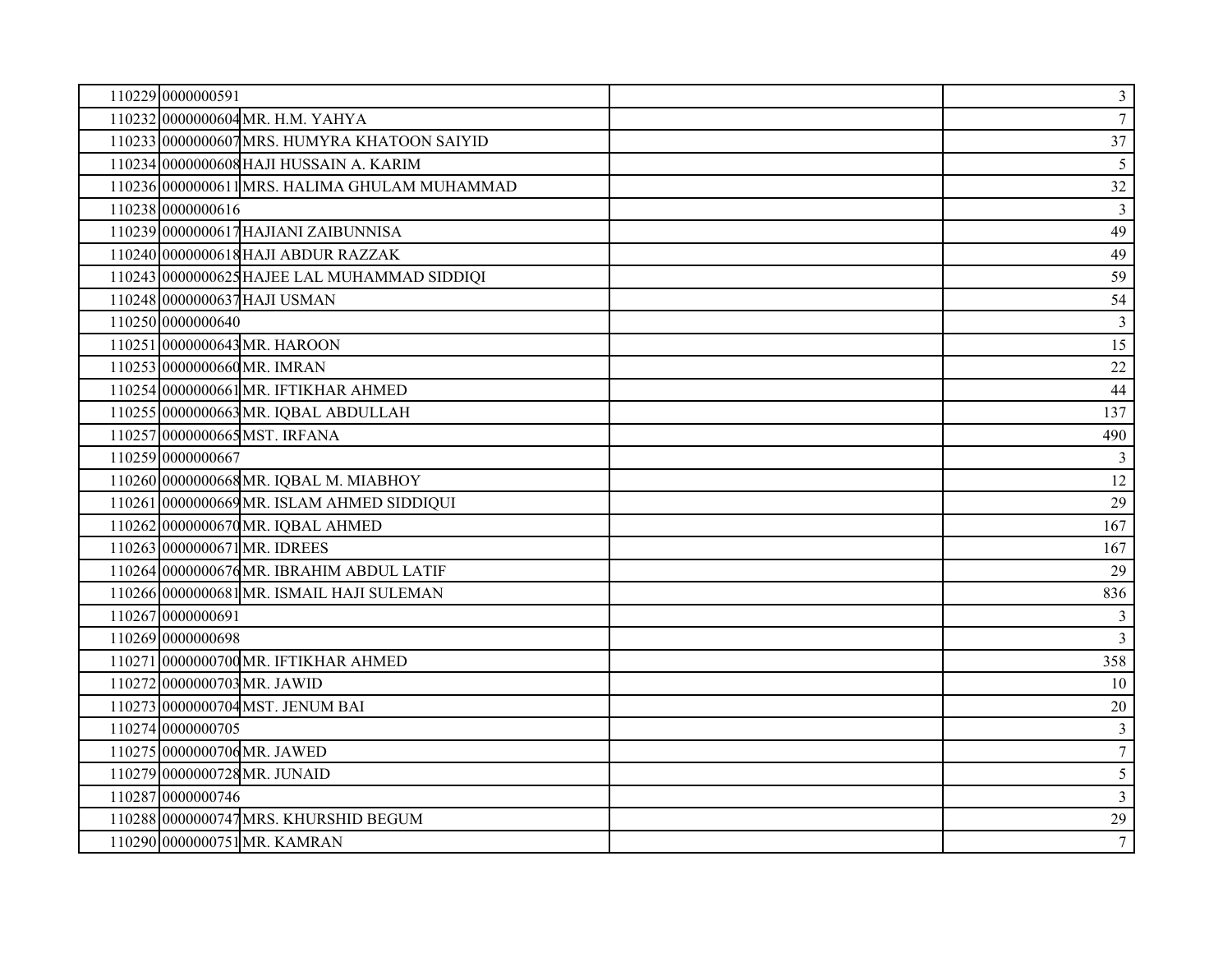| 110294 0000000771 MR. KHURSHID ALAM MAQBUL       | 49              |
|--------------------------------------------------|-----------------|
| 110295 0000000772 KHAWAJA MUHAMMAD SHAFI         | 32              |
| 110297 0000000780 MR. KASHIF ISMAIL              | $5\overline{)}$ |
| 110298 0000000782 MR. KASHIF ARSHAD              | 29              |
| 110299 0000000783 KAZI ABDUL SHAKOOR             | 32              |
| 110303 0000000790 MISS KHATIJA                   | 49              |
| 110305 0000000798                                | $\overline{3}$  |
| 110306 0000000801 MR. LATIF H. HAMID             | 196             |
| 110307 0000000802 MR. LATIF SHAKOOR              | 554             |
| 110310 0000000828 MR. MUHAMMAD TARIQ ADAM        | 44              |
| 110311 0000000829 MR. MUHAMMAD YAHYA FAKIH       | 15              |
| 110312 0000000832 MR. MUNAF                      | 15              |
| 110313 0000000833 MR. MUHAMMAD RAFIQ             | 83              |
| 110315 0000000841                                | $\overline{3}$  |
| 110318 0000000851 MR. MUHAMMAD MOHIUDDIN QURESHI | $\tau$          |
| 110319 0000000853                                | $\overline{3}$  |
| 110321 0000000858                                | $\overline{3}$  |
| 110322 0000000859 MR. MANSOOR MUNIR MIRZA        | 252             |
| 110323 0000000861 MIAN AHMED SHAH                | $7\overline{ }$ |
| 110324 0000000862 MISS MUNAZZA ANSAR             | 86              |
| 110327 0000000868 MR. MUHAMMAD HANIF             | $\tau$          |
| 110328 0000000869                                | $\overline{3}$  |
| 110330 0000000872 MR. MUHAMMAD SANAUDDIN MASOOD  | 5               |
| 110331 0000000878 MR. MUHAMMAD YOUSUF S. MOTI    | $10\,$          |
| 110337 0000000888 MRS. MUMTAZ BEGUM              | 15              |
| 110338 0000000889 MST. MAIMUNA BAI SULAIMAN      | 196             |
| 110339 0000000892 MR. MOHAMMAD SHAFI             | 5,335           |
| 110340 0000000894 MR. MUHAMMAD AZAM              | 20              |
| 110341 0000000895 MR. M. SALMAN HASHMI           | 83              |
| 110342 0000000896 MALIK MUHAMMAD AKRAM           | 29              |
| 110347 0000000904 MR. MUNAF                      | $10\,$          |
| 110348 0000000905                                | $\mathbf{3}$    |
| 110349 0000000908 MR. MUHAMMAD NASIR             | 39              |
| 110351 0000000912 MR. MAJID ABDULLAH             | 5               |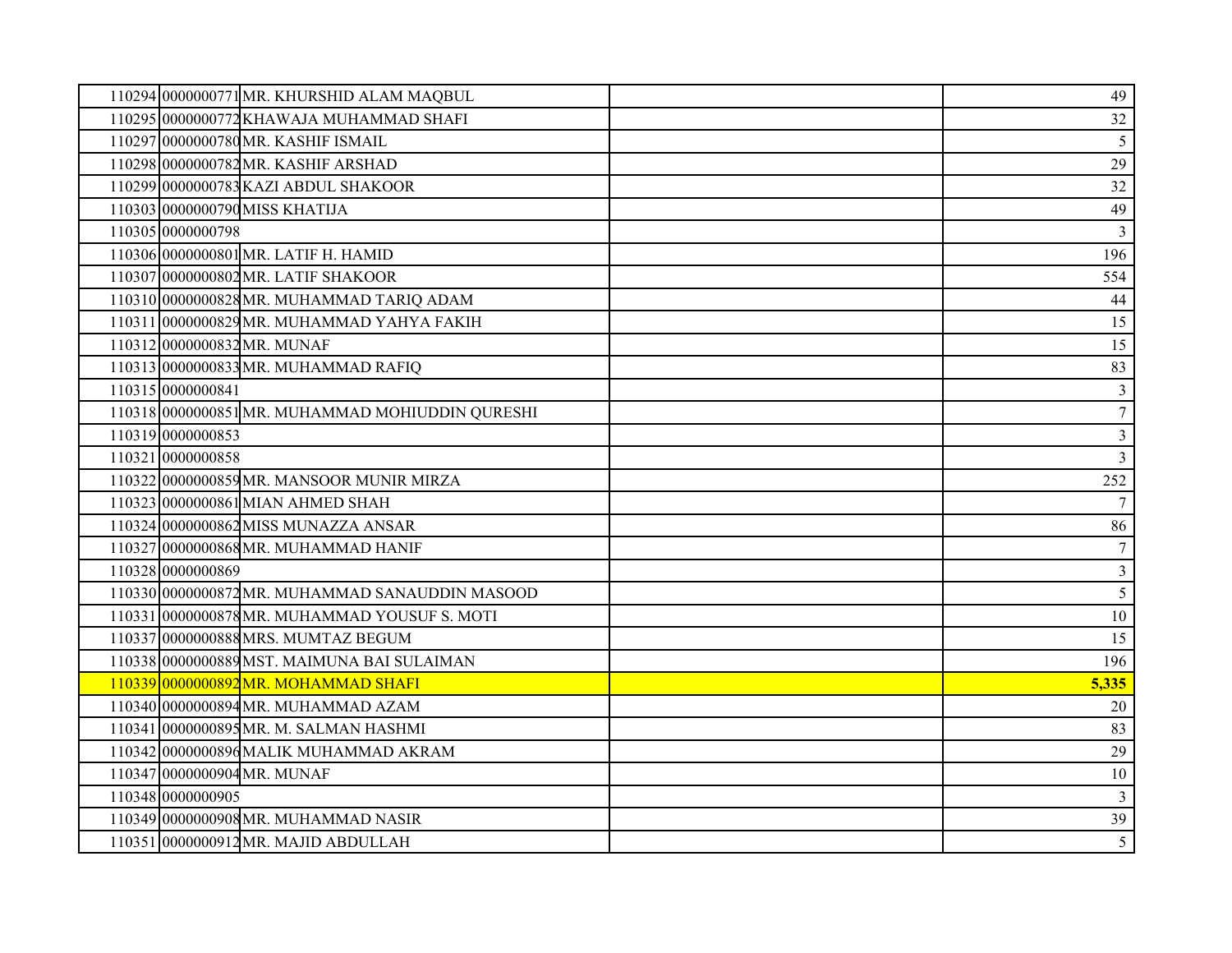| 110352 0000000923 MR. MUHAMMAD SIDDIQ           | 47              |
|-------------------------------------------------|-----------------|
| 110354 0000000931 MR. MUHAMMAD SALEEM           | $5\overline{)}$ |
| 110355 0000000932                               | $\mathfrak{Z}$  |
| 110356 0000000934 MR. MUHAMMAD SALEEM           | 5               |
| 110358 0000000936 MR. MUHAMMAD SIDDIQUE         | 15              |
| 110363 0000000946 MR. MUHAMMAD                  | 167             |
| 110364 0000000958                               | 3               |
| 110365 0000000959 MR. M. QAMRUZZAMAN KHAN       | 436             |
| 110367 0000000961 MR. MUHAMMAD                  | 29              |
| 110370 0000000967 MR. MUMTAZ ALI PIRWANI        | $\overline{7}$  |
| 110372 0000000973 MR. MUHAMMAD AFZAL            | $10\,$          |
| 110373 0000000974 MR. MUHAMMAD                  | 5               |
| 110374 0000000983 MR. M. JAWEED                 | $10\,$          |
| 110376 0000000988 MR. M. HANIF NOORANI          | 32              |
| 110377 0000000989 MR. M. ASHRAF NOORANI         | $10\,$          |
| 110378 0000000992                               | $\mathfrak{Z}$  |
| 110381 0000001001                               | $\mathfrak{Z}$  |
| 110382 0000001005                               | $\overline{3}$  |
| 110384 0000001010 MR. MUHAMMAD SIDDIQUE         | 98              |
| 110388 0000001020 MR. MUHAMMAD IDREES           | 15              |
| 110389 0000001023                               | $\mathfrak{Z}$  |
| 110392 0000001029 MR. MUHAMMAD SALEEM QURESHI   | 7               |
| 110396 0000001051 MR. MUNIR                     | 196             |
| 110398 0000001053 MR. MUHAMMAD USMAN            | 127             |
| 110399 0000001054 MR. MUHAMMAD ISMAIL           | 98              |
| 110400 0000001055 MRS. MUMTAZ SAYEED            | 397             |
| 110401 0000001057 SUB. MAJ. M. BADARUDDIN O.B.I | 130             |
| 110402 0000001058 COL. M.H. ZAIDI               | $\overline{7}$  |
| 110403 0000001061                               | $\overline{3}$  |
| 110404 0000001062 MR. MOTI TAHER SHAIKH ALI     | 98              |
| 110405 0000001063 CAPT. MUMTAZ ALI M. KHAN      | 15              |
| 110406 0000001064 MR. MUHAMMAD ALTAF            | 5               |
| 110407 0000001068 MR. MUHAMMAD IDREES           | $\overline{7}$  |
| 110408 0000001075 MR. M. SALEEM                 | $5\overline{)}$ |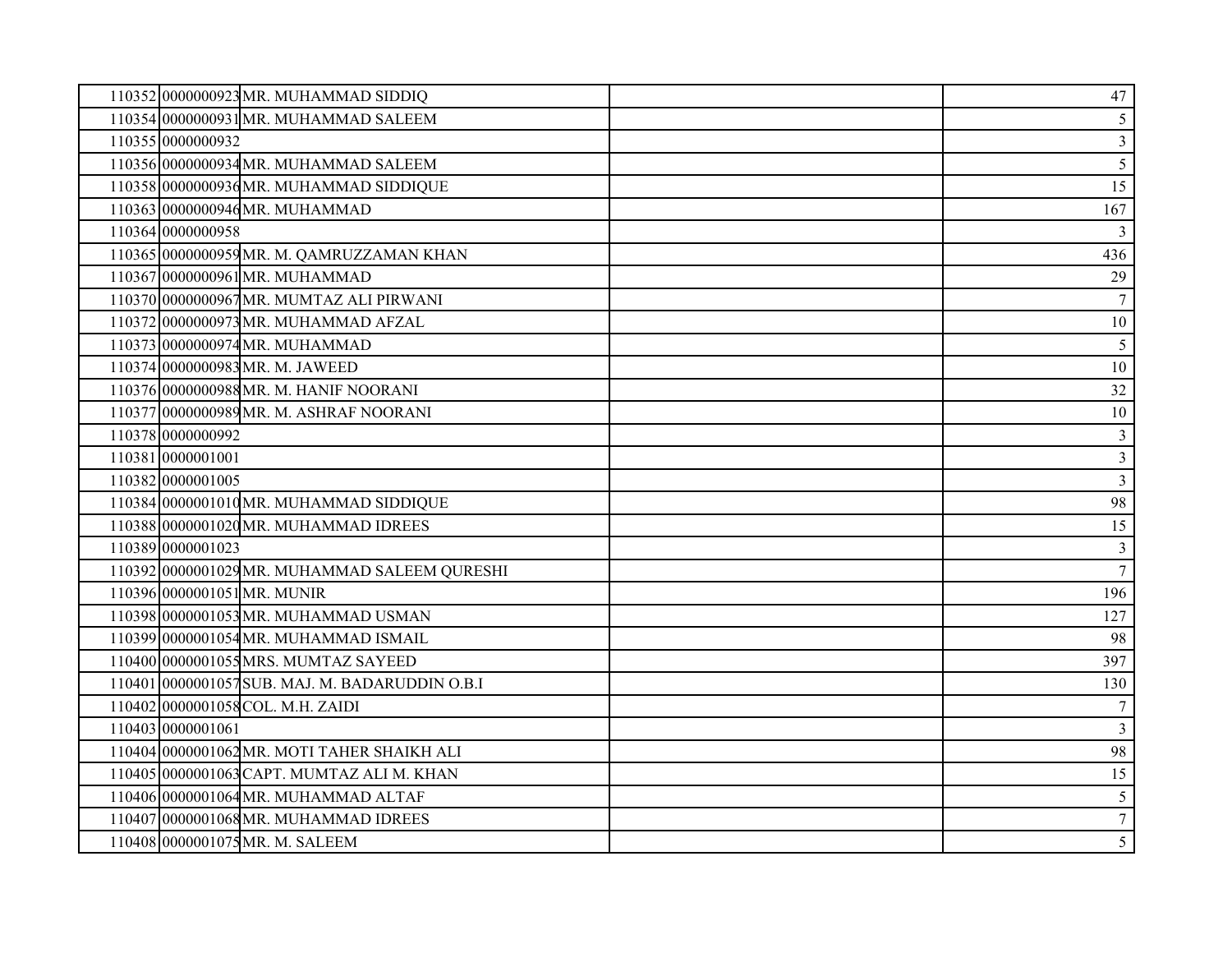| 110411 0000001080 MR. MOIZ ALI HUSEN ALI     | 216                     |
|----------------------------------------------|-------------------------|
| 110416 0000001092 MR. MUHAMMAD ASHRAF        | $\tau$                  |
| 110417 0000001095 MR. MUHAMMAD YUSUF ABBASI  | 59                      |
| 110418 0000001097 MR. MUHAMMAD ILYAS         | 108                     |
| 110419 0000001098 MR. MUHAMMAD ANWAR QURASHI | 17                      |
| 110423 0000001107                            | $\overline{3}$          |
| 110424 0000001115 MST. MAHER BANU QAMARUDDIN | 275                     |
| 110425 0000001116 MR. MUHAMMAD SHAFI         | $5\overline{)}$         |
| 110426 0000001123 MALIK MUSHTAQ ALI KHAN     | 490                     |
| 110427 0000001125                            | 3                       |
| 110428 0000001130 MR. MUHAMMAD SHOEB         | 5                       |
| 110430 0000001146                            | $\overline{\mathbf{3}}$ |
| 110432 0000001154 MR. MUHAMMAD ABBAS         | 490                     |
| 110433 0000001155 MR. MUHAMMAD AKRAM         | $5\overline{)}$         |
| 110434 0000001158                            | $\overline{3}$          |
| 110435 0000001161 MR. MUHAMMAD HANIF         | 42                      |
| 110436 0000001164                            | $\mathfrak{Z}$          |
| 110438 0000001167                            | $\mathfrak{Z}$          |
| 110439 0000001168                            | $\mathfrak{Z}$          |
| 110440 0000001170 MR. MUHAMMAD ZUBAIR        | $10\,$                  |
| 110441 0000001171 MR. MUHAMMAD ZAKARIA       | $5\overline{)}$         |
| 110442 0000001173 MR. MUHAMMAD AWAIS         | 15                      |
| 110444 0000001184                            | $\mathfrak{Z}$          |
| 110447 0000001191                            | $\overline{3}$          |
| 110448 0000001193 MISS MUMTAZ                | 441                     |
| 110451 0000001206 MRS. NAHEED HASSAN         | 110                     |
| 110455 0000001217 MR. PERCY NOSHIR GAZDER    | 243                     |
| 110456 0000001219 NAWABZADA NASIR AHMED      | 15                      |
| 110457 0000001222 MST. NILOFAR SULTANA       | 7,501                   |
| 110460 0000001225 MISS NASIM KHATTAK         | 83                      |
| 110461 0000001226 MISS NADARA KHATTAK        | 83                      |
| 110465 0000001234                            | $\mathfrak{Z}$          |
| 110467 0000001236 MRS. NASIRA SHEIKH         | 130                     |
| 110468 0000001237 MR. NADEEM                 | $5\overline{)}$         |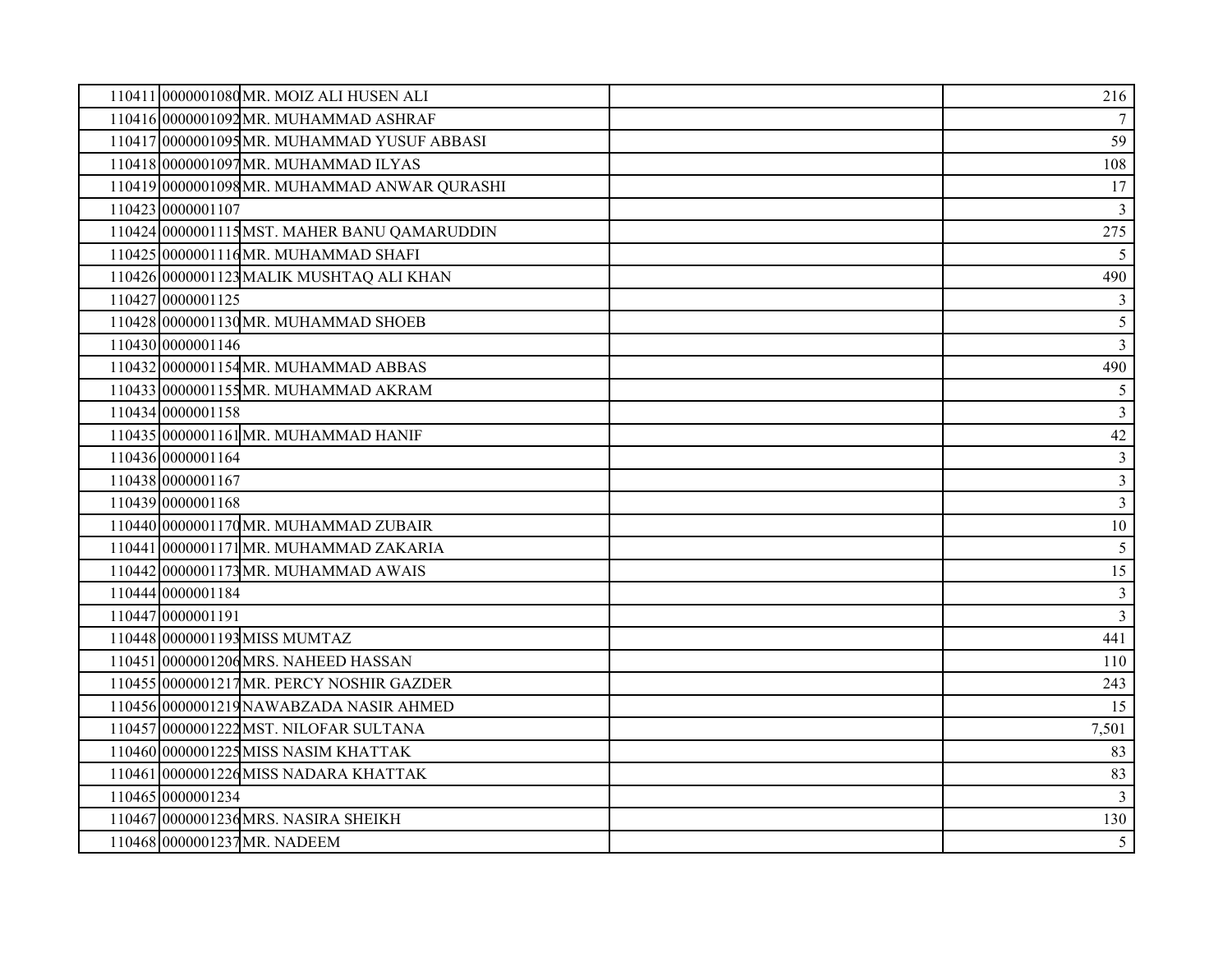| 110469 0000001238 MRS. NOOR BANU T. VALLIANI      | 250             |
|---------------------------------------------------|-----------------|
| 110470 0000001243 MISS NASIM BANO                 | 110             |
| 110471 0000001244 MR. NOORUDDIN TAYYAB ALI        | 25              |
| 110472 0000001246                                 | $\overline{3}$  |
| 110474 0000001250 MRS. NEVEZ NOSHIRWAN NOSHIRWANI | 219             |
| 110476 0000001252 MISS NASREEN BANOO              | $7\phantom{.0}$ |
| 110477 0000001253 MR. NOOR MUHAMMAD               | 29              |
| 110478 0000001255                                 | $\overline{3}$  |
| 110479 0000001256 MRS. NARGIS KHANUM              | $\overline{7}$  |
| 110483 0000001264 MRS. NUZHAT JAMILA QAYYUM       | 333             |
| 110484 0000001266 MR. NAZIRUDDIN MEHMOOD          | 9,800           |
| 110485 0000001267 MR. PERCY NOSHIR GAZDER         | 140             |
| 110486 0000001270 MR. NADEEM ANWAR                | $10\,$          |
| 110488 0000001275                                 | $\mathbf{3}$    |
| 110489 0000001284 MR. NAJMUDDIN MIAN              | 83              |
| 110490 0000001285 MR. NISAR AHMED                 | 29              |
| 110494 0000001297                                 | $\mathbf{3}$    |
| 110498 0000001314 MR. PERCY N. GAZDAR             | 54              |
| 110499 0000001315 MRS. PERVEEN NISAR              | 15              |
| 110500 0000001318 LT. PIR AHMED UNNY              | 113             |
| 110503 0000001342 MR. QURBAN HUSSAIN              | 49              |
| 110505 0000001344 BRIG. QURBAN ALI KHAN           | 186             |
| 110506 0000001347 MR. QADAR BAKHSH                | 64              |
| 110508 0000001354 MST. RABIA SULEMAN              | 98              |
| 110509 0000001358 MR. RIAZUL HASSAN GHAURI        | 486             |
| 110510 0000001359 MRS. RAZIA BEGUM URAIZEE        | 15              |
| 110511 0000001363 MST. R. BEGUM                   | $\tau$          |
| 110512 0000001365 MR. REHMATULLAH                 | 15              |
| 110515 0000001368                                 | $\mathfrak{Z}$  |
| 110516 0000001369 MRS. RABIA BAI                  | $\overline{5}$  |
| 110517 0000001370 MR. RIAZ A. KHAN                | 799             |
| 110519 0000001372 MRS. RAZIA SULTANA ABIDI        | 10              |
| 110523 0000001393 MRS. RABIA                      | 29              |
| 110524 0000001397 MRS. RUKAIYA BIBI YAKOOB DESAI  | 108             |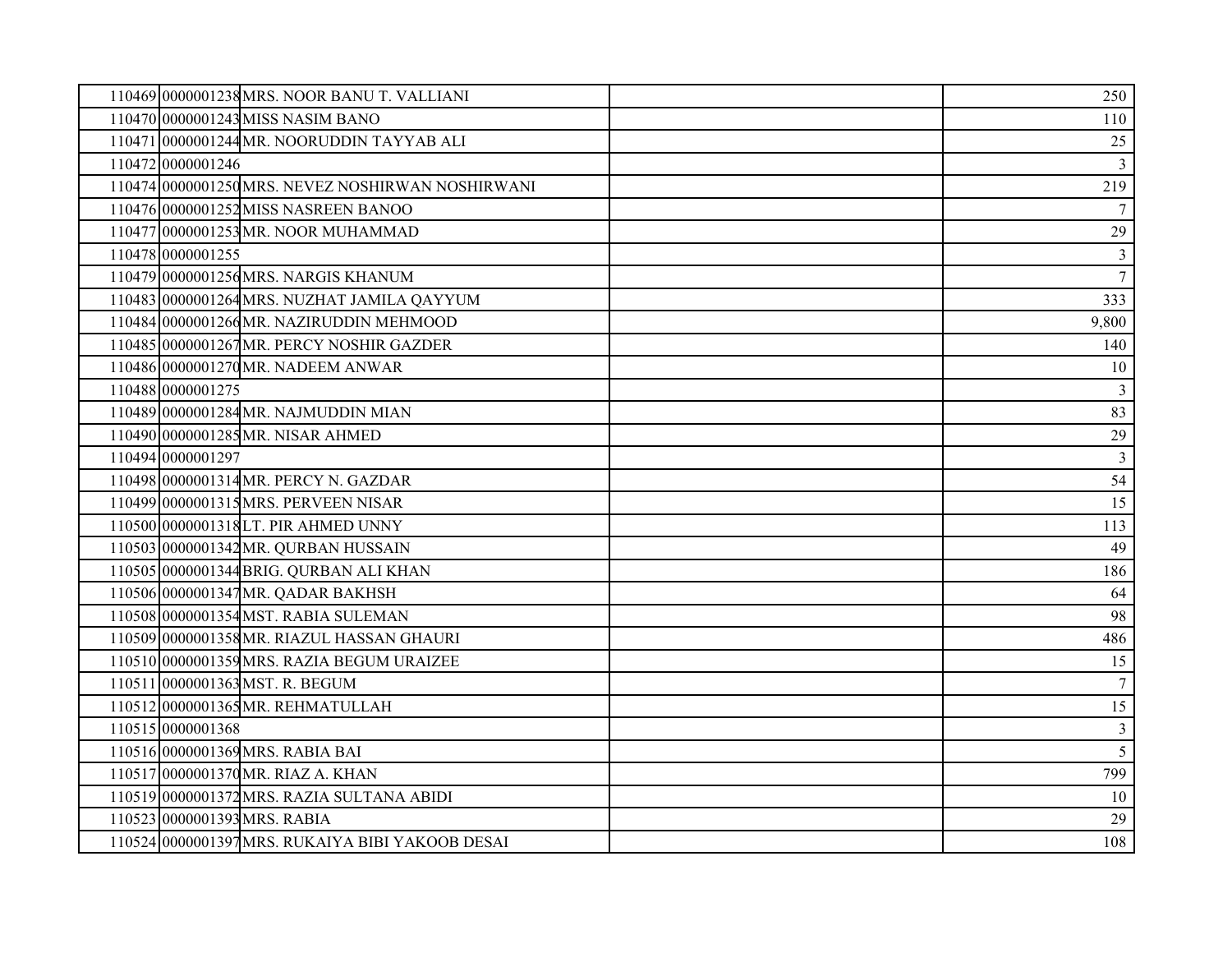| 110525 0000001399                                 | $\overline{3}$  |
|---------------------------------------------------|-----------------|
| 110526 0000001400 MRS. ROSHAN KHANOO RAJAB ALI    | 22              |
| 110527 0000001405 MRS. RAZIA BEGUM                | 15              |
| 110529 0000001408                                 | $\mathfrak{Z}$  |
| 110530 0000001410 MR. RAZZAK HUSAIN               | $\overline{5}$  |
| 110531 0000001411 RAJA MUHAMMAD ZAMAN             | 5               |
| 110532 0000001414                                 | $\mathfrak{Z}$  |
| 110533 0000001416RUSI SORABJI DHATIGARA           | 19              |
| 110534 0000001419 MR. RAZZAK                      | $20\,$          |
| 110535 0000001421 MR. SABIHUDDIN AHMED            | $7\overline{ }$ |
| 110536 0000001422 SYED HAFIZ BAYABANI             | 29              |
| 110539 0000001425                                 | $\mathfrak{Z}$  |
| 110542 0000001431 MR. SULEMAN MUHAMMAD            | 59              |
| 110543 0000001432 MR. SULEMAN                     | 59              |
| 110544 0000001433 MR. S. WASIF ALI                | 16              |
| 110545 0000001434 MST. SHER BANO JAFFAR VALLIANI  | 5               |
| 110546 0000001436 MR. SOHAIL                      | 83              |
| 110547 0000001437 MR. S.M. AYOOB                  | 110             |
| 110548 0000001439 SHAIKH MUHAMMAD ASLAM           | 42              |
| 110551 0000001443 MST. SHABANA                    | 446             |
| 110552 0000001445                                 | $\overline{3}$  |
| 110553 0000001448 S.M. ISHAQ HOLDING LIMITED      | 24              |
| 110557 0000001458 MR. SHOAIB NIZAMI               | 260             |
| 110558 0000001464 SYED YAQOOB SHAH                | 29              |
| 110561 0000001471 MR. S.M.Z. DESNAVI              | 110             |
| 110562 0000001473 MR. SARDAR MUHAMMAD IQBAL       | 333             |
| 110563 0000001475 MR. SHAHID                      | 10              |
| 110564 0000001476 MR. SAFAKAT HUSEN HEPTULLA BHAI | 98              |
| 110575 0000001488 MRS. SURRAYA HAMID              | 235             |
| 110580 0000001494 SYED TARIQ ALI                  | 1,717           |
| 110587 0000001508 MR. SHAFIQ AHMED NAQI           | 260             |
| 110589 0000001512 MR. SALAMUHAMMAD                | 15              |
| 110591 0000001522 MRS. SILLU HOSUNG KANDAWALA     | 119             |
| 110592 0000001523 MR. SHAH MUHAMMAD               | 64              |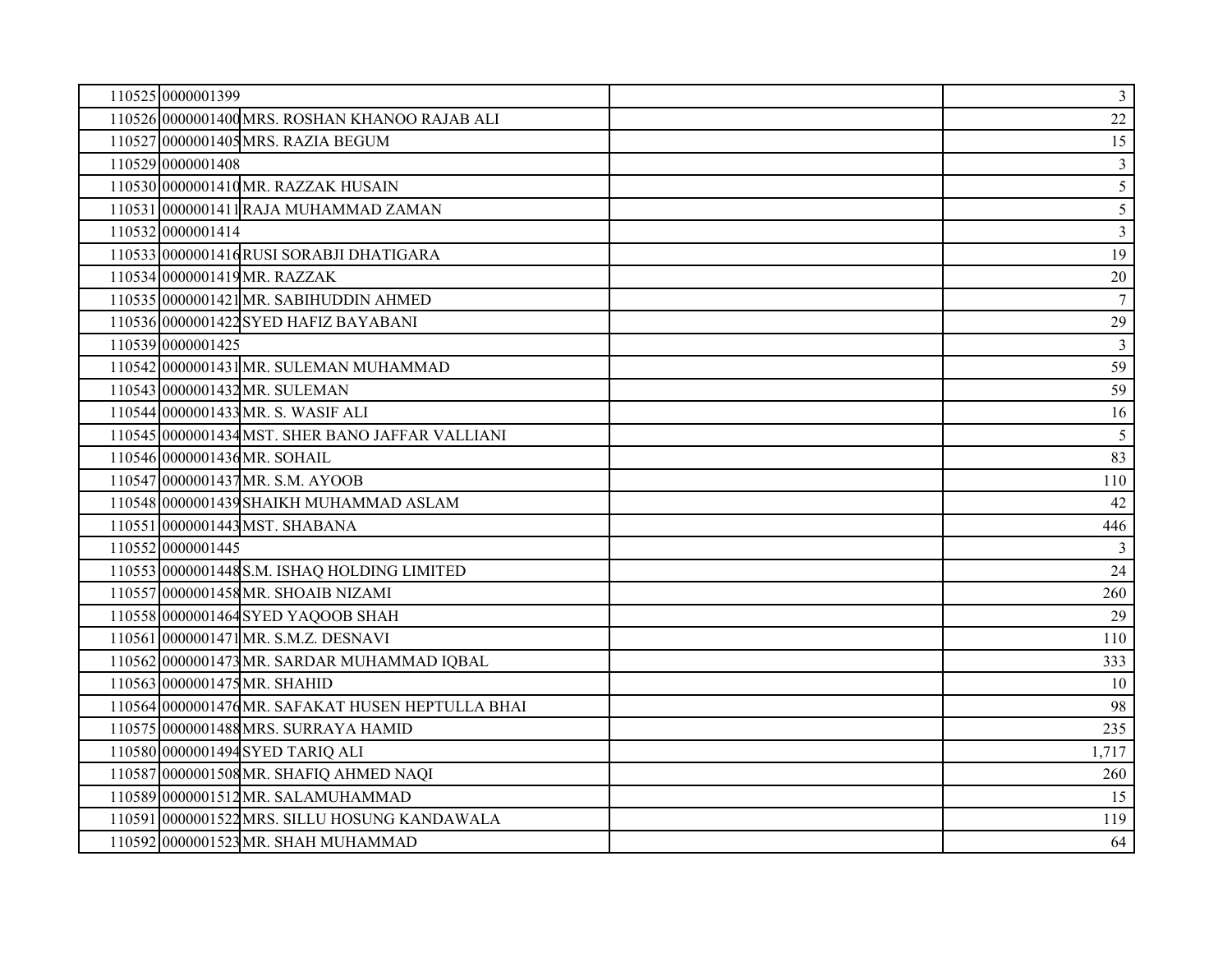| 110593 0000001527 SYED MUHAMMAD RAZI HYDER | 437             |
|--------------------------------------------|-----------------|
| 110595 0000001540 MR. S.M.A. HAQ           | 93              |
| 110597 0000001545 BRIG. S.A. HASSAN (RETD) | 32              |
| 110598 0000001546 MR. S.M. WAQIF           | 59              |
| 110603 0000001560 MR. S.M. SHABBAR         | $7\phantom{.0}$ |
| 110604 0000001563 SAIYED ENAYET HUSAIN     | 437             |
| 110605 0000001564                          | $\mathfrak{Z}$  |
| 110610 0000001572 MR. SATTAR HAJI DAWOOD   | 5               |
| 110612 0000001574                          | $\overline{3}$  |
| 110613 0000001575 SHEIKH MUHAMMAD AKRAM    | 172             |
| 110615 0000001583                          | $\mathbf{3}$    |
| 110616 0000001584 MRS. SAFIA PERVEEN       | 15              |
| 110618 0000001594                          | $\mathfrak{Z}$  |
| 110620 0000001596 MR. SAEED AHMED MALIK    | 32              |
| 110621 0000001598 MR. SHAHID               | 274             |
| 110626 0000001606 SYED KHAWAR BUKHARI      | 5               |
| 110627 0000001608 SHAIKH ATTAULLAH         | 22              |
| 110628 0000001609 MR. S.M. HAMID ALI       | 15              |
| 110630 0000001614 SYED HARIS ALI           | 15              |
| 110632 0000001622 MR. SAQIB                | 5 <sup>5</sup>  |
| 110634 0000001624 SYED KAISER JALAL SHAH   | 54              |
| 110635 0000001625 MR. S.M. IMTIAZUDDIN     | $\overline{7}$  |
| 110636 0000001626 MRS. SAKINA              | 5               |
| 110638 0000001628                          | $\mathfrak{Z}$  |
| 110639 0000001629 MR. SALEEM               | 5               |
| 110640 0000001631 MR. SALMAN               | 5               |
| 110643 0000001637                          | $\mathfrak{Z}$  |
| 110644 0000001638                          | $\mathfrak{Z}$  |
| 110645 0000001639 MR. SIDDIQUE AHMED       | 5               |
| 110646 0000001640                          | $\mathfrak{Z}$  |
| 110647 0000001641                          | $\overline{3}$  |
| 110648 0000001644 SYED JAWAID HAMID ALI    | $\overline{7}$  |
| 110650 0000001647 SYED ZUBAIR HUSSAIN      | 54              |
| 110652 0000001652 MST. TAHIRA ANSARI       | $\overline{7}$  |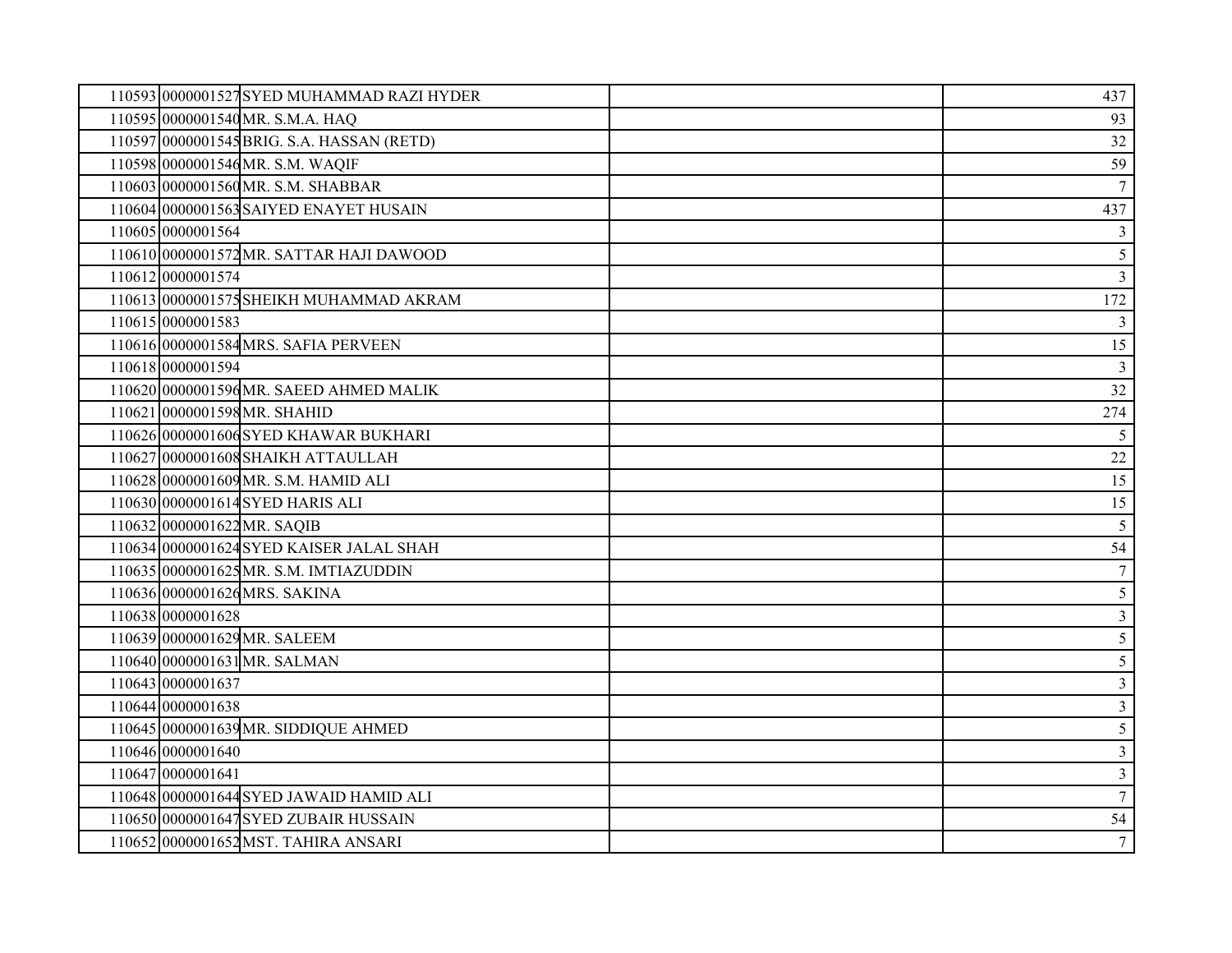| 110653 0000001653 MRS. TAMKINAT AFTAB           |                 | 162              |
|-------------------------------------------------|-----------------|------------------|
| 110654 0000001657 MRS. TASLIM ASLAM KHATTAK     |                 | 83               |
| 110655 0000001659 MR. TAHIR ABDULLAH HUSSAIN    |                 | 319              |
| 110656 0000001660 MRS. TAUKIR FATIMA            |                 | 437              |
| 110659 0000001667                               |                 | $\mathfrak{Z}$   |
| 110660 0000001669 MISS TANVEER JEHAN SHEIKH     |                 | 20               |
| 110662 0000001677 MR. USMAN NALIYA WALA         | 42201-0694352-3 | 34               |
| 110663 0000001678                               |                 | $\overline{3}$   |
| 110665 0000001680 MR. UMAR YUSUF                |                 | 59               |
| 110666 0000001691 MR. VALI MUHAMMAD             |                 | $\tau$           |
| 110667 0000001702 MAJ. GEN. WISAL MUHAMMAD KHAN |                 | 196              |
| 110671 0000001707 MR. WASIMUDDIN                |                 | 59               |
| 110677 0000001725 MR. YASIN                     |                 | 83               |
| 110679 0000001727 MR. YOUSUF IBRAHIM LALA       |                 | 5                |
| 110680 0000001728 MST. YASMIN                   |                 | 221              |
| 110681 0000001729 DR. YOUSUFALI THARWANI        |                 | 46               |
| 110682 0000001732 MR. YOUNUS                    |                 | 10               |
| 110686 0000001745 MR. YAHYA ABBAS BOHRA         |                 | 551              |
| 110687 0000001746 MST. YASMIN NISAR             |                 | 848              |
| 110688 0000001747 MR. YUSUF A. KADIR            |                 | 118              |
| 110689 0000001802 MST. ZUBEDA                   |                 | 34               |
| 110690 0000001803 MR. ZAINUL ABEDEEN            |                 | 19               |
| 110692 0000001809                               |                 | $\mathfrak{Z}$   |
| 110694 0000001825 MRS. ZULEKHA HAJIANI          |                 | $\overline{5}$   |
| 110697 0000001844 MR. ZIKAR HAJI HABIB          |                 | 196              |
| 110698 0000001845 MR. ZIKAR                     |                 | 59               |
| 110701 0000001849 MR. ZAHOOR AHMED              |                 | $\mathfrak{H}$   |
| 110702 0000001850 MR. ZAHOOR AHMED              |                 | $\boldsymbol{7}$ |
| 110703 0000001852                               |                 | $\overline{3}$   |
| 110704 0000001854 MR. ZAFAR MEHMOOD             |                 | 29               |
| 110705 0000001857 MR. ZAKARIA HABIB             |                 | 397              |
| 110707 0000001860 MR. Z.A. IQBAL                |                 | 32               |
| 110709 0000001904 MISS NAGINA NOOR              |                 | $5\overline{)}$  |
| 110710 0000001905                               |                 | $\mathfrak{Z}$   |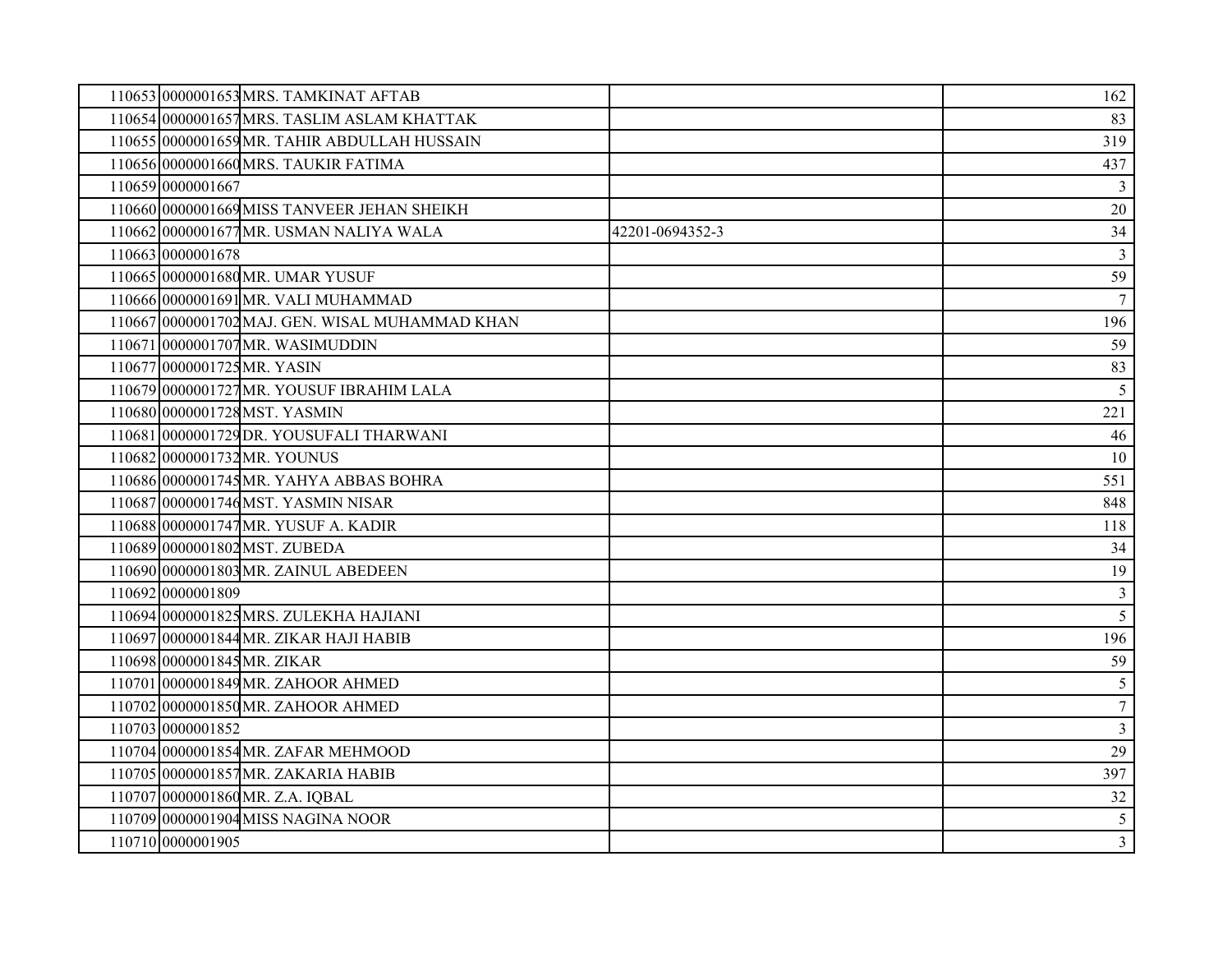| 110711 0000001906                        | $\mathfrak{Z}$ |
|------------------------------------------|----------------|
| 110712 0000001907 MR. NADEEM NOOR        | 5              |
| 110713 0000002006                        | $\mathfrak{Z}$ |
| 110714 0000002007 MR. RASHID AHMED       | 5              |
| 110715 0000002009 MRS. ROSHAN ARA        | 5              |
| 110716 0000002010                        | $\overline{3}$ |
| 110717 0000002011 MR. RAHMATULLAH KASSAM | 22             |
| 110718 0000002014 MRS. RAZIA BANO        | 34             |
| 110719 0000002016                        | $\overline{3}$ |
| 110720 0000002204                        | $\mathfrak{Z}$ |
| 110721 0000002205                        | $\overline{3}$ |
| 110722 0000002209 MR. HABIBUR REHMAN     | 15             |
| 110723 0000002210 MR. HANIF              | 5              |
| 110725 0000002215 MR. H. ANWAR           | 22             |
| 110726 0000002216                        | $\mathfrak{Z}$ |
| 110727 0000002217                        | $\mathfrak{Z}$ |
| 110728 0000002222 MISS HAMIDA BANO       | 5              |
| 110731 0000002351 MISS FAHMIDA           | 15             |
| 110732 0000002352 MISS FARIDA            | 5              |
| 110733 0000002353 MISS FATMA             | $\mathfrak{S}$ |
| 110735 0000002363                        | $\overline{3}$ |
| 110738 0000002367                        | $\mathfrak{Z}$ |
| 110739 0000002368                        | $\overline{3}$ |
| 110742 0000002375                        | $\mathfrak{Z}$ |
| 110744 0000002456 MR. JAWAID             | $\mathfrak{S}$ |
| 110747 0000002463 MR. M. JAHANGIR        | 5              |
| 110749 0000002467                        | $\mathfrak{Z}$ |
| 110750 0000002469 MR. MUHAMMAD YAQOOB    | $10\,$         |
| 110751 0000002472                        | $\mathfrak{Z}$ |
| 110754 0000002477                        | $\mathfrak{Z}$ |
| 110755 0000002483                        | $\mathfrak{Z}$ |
| 110756 0000002484 MR. MUHAMMAD SHABBIR   | $20\,$         |
| 110757 0000002488                        | $\mathfrak{Z}$ |
| 110758 0000002489 MR. MOHSIN ALI         | 5              |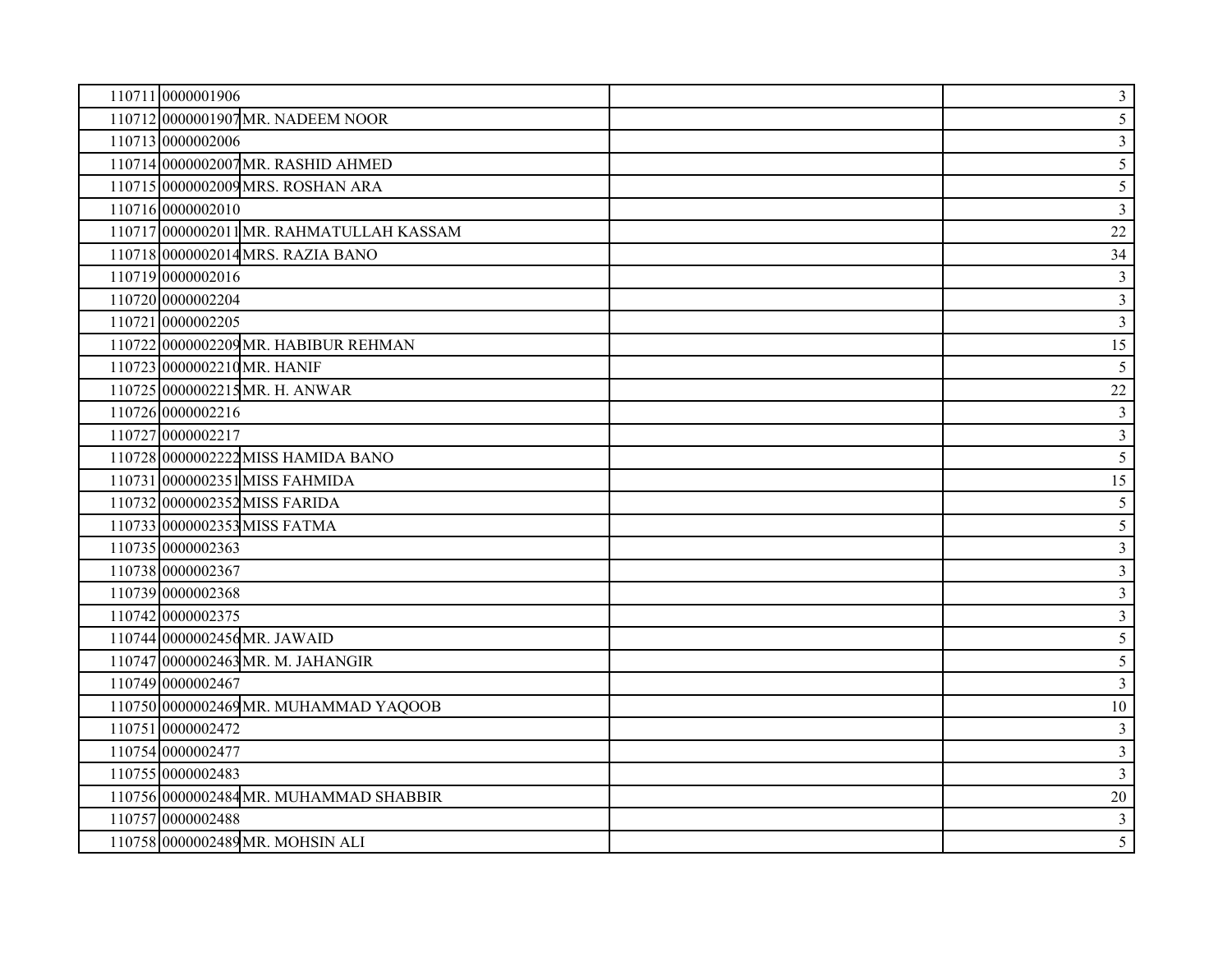| 110759 0000002490 MR. MUHAMMAD IQBAL            | $5\overline{)}$ |
|-------------------------------------------------|-----------------|
| 110762 0000002499 MR. MUHAMMAD KAMIL            | $\tau$          |
| 110763 0000002502                               | $\overline{3}$  |
| 110764 0000002505 MR. IQBAL VOHRA               | 392             |
| 110767 0000002507 MR. MUHAMMAD ABBAS            | $29\,$          |
| 110768 0000002508 MR. MUHAMMAD FAISAL           | 29              |
| 110770 0000002510 MR. MUHAMMAD ANIS             | $\overline{7}$  |
| 110773 0000002517 MR. MAHMOOD KHAN              | 42              |
| 110774 0000002518                               | $\mathfrak{Z}$  |
| 110775 0000002521                               | $\mathfrak{Z}$  |
| 110781 0000002531 MALIK FAHIM KHAN              | $10\,$          |
| 110782 0000002532 MR. MAQSOOD ABBAS ZAIDI       | $7\phantom{.0}$ |
| 110791 0000002553 MR. MUHAMMAD HANIF            | 42              |
| 110794 0000002561 MR. M. SALIM                  | 10              |
| 110795 0000003001 MR. S.M. HAMID                | 42              |
| 110800 0000003015 SYED TEHREEM HUSSAIN          | 98              |
| 110802 0000003021 MR. S.M. SADARUL HAQUE        | 10              |
| 110803 0000003022 MR. SHAKIL AHMED              | $\mathfrak{S}$  |
| 110808 0000003507                               | $\overline{3}$  |
| 110809 0000003511 MR. ISHTIAQ AHMAD             | $12\,$          |
| 110810 0000005005 MR. ABDUL MUTAKABBIR KHAN     | 17              |
| 110811 0000005000 MR. ABDUL MUKHLIS KHAN        | 5               |
| 110817 0000005021 MR. ABDUL MAJEED              | 34              |
| 110819 0000005029                               | $\overline{3}$  |
| 110820 0000007001 MR. AZHAR REHMAN              | 149             |
| 110822 0000007005 SARFRAZ MAHMOOD (PVT) LIMITED | 32              |
| 110824 0000007012 MRS. FIROZA                   | 245             |
| 110834 0000007056                               | $\mathbf{3}$    |
| 110835 0000007057                               | $\overline{3}$  |
| 110836 0000007058                               | $\mathfrak{Z}$  |
| 110837 0000007059 MR. ABDUL SHAID               | 5               |
| 110838 0000007064 MR. ABDUL WAHEED              | $42\,$          |
| 110839 0000007065                               | $\mathfrak{Z}$  |
| 110841 0000007074 MRS. AMREEN                   | 5               |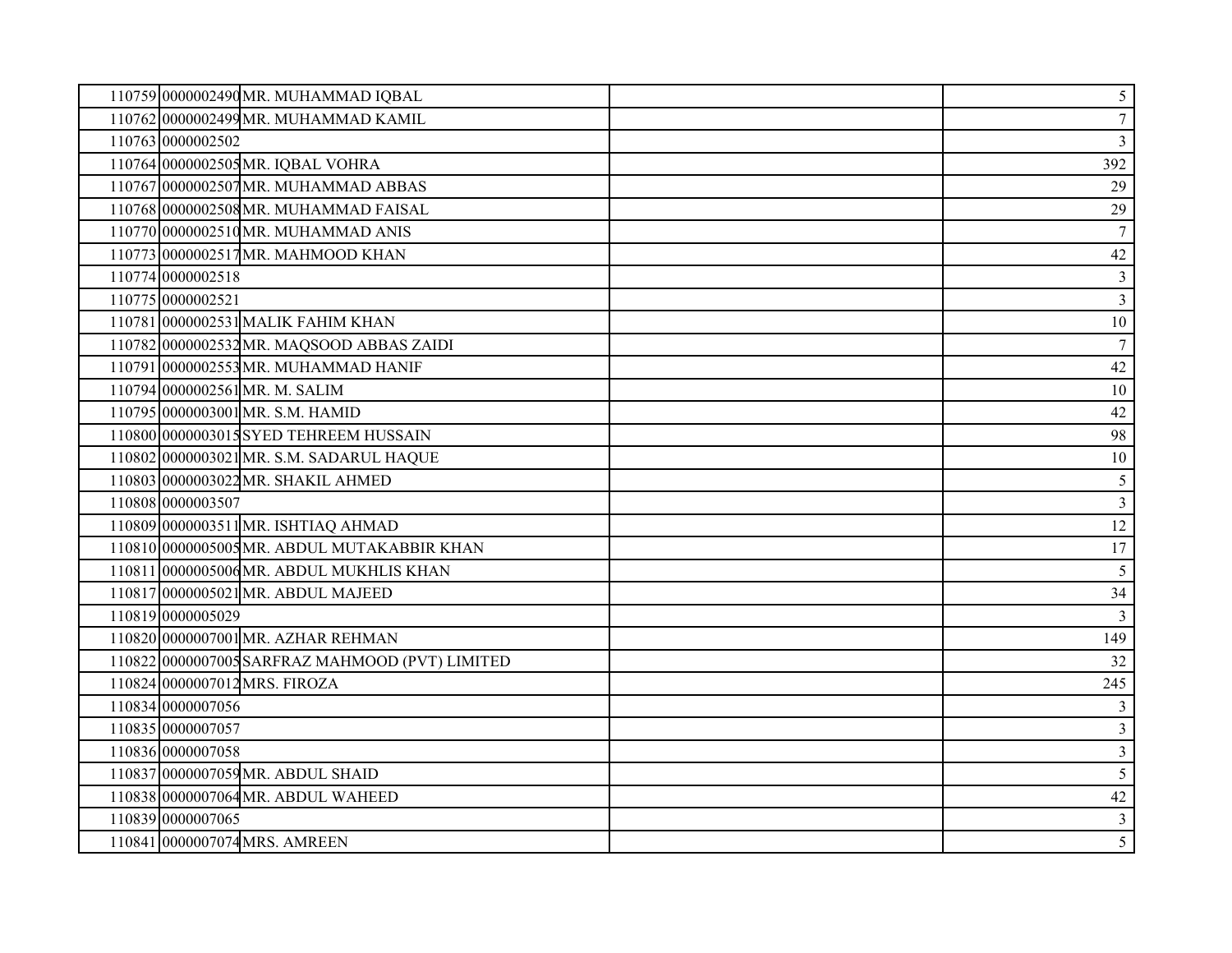| 110843 0000007081                                 |                 | $\mathfrak{Z}$   |
|---------------------------------------------------|-----------------|------------------|
| 110844 0000007082                                 |                 | $\mathfrak{Z}$   |
| 110847 0000007085 MR. GHULAM MOHAMMAD             |                 | 5                |
| 110849 0000007090 MS. HEERA UROOJ                 |                 | 5                |
| 110851 0000007092 MR. ISMAIL SULEMAN              |                 | 5                |
| 110852 0000007093                                 |                 | $\mathfrak{Z}$   |
| 110853 0000007095                                 |                 | $\mathfrak{Z}$   |
| 110857 0000007105 SYED MOHAMMAD ASIF ALI          |                 | 15               |
| 110860 0000007109                                 |                 | 3                |
| 110863 0000007114 MR. MOHAMMAD OVAIS              |                 | 5                |
| 110864 0000007116                                 |                 | $\mathfrak{Z}$   |
| 110865 0000007120                                 |                 | $\mathfrak{Z}$   |
| 110868 0000007125                                 |                 | $\mathfrak{Z}$   |
| 110869 0000007127                                 |                 | $\mathfrak{Z}$   |
| 110877 0000007153 MR. ZUBAIR AHMED                |                 | 5                |
| 110879 0000007156                                 |                 | $\mathfrak{Z}$   |
| 110880 0000007160 MRS. SAEEDA QADAR               |                 | 64               |
| 110881 0000007164 MR. M. IRFAN                    |                 | 15               |
| 110882 0000007165                                 |                 | $\mathfrak{Z}$   |
| 110883 0000007166 MR. IMRAN AHMED SIDDIQUI        |                 | $10\,$           |
| 110886 0000007170 MRS. ASMA JAMIL                 |                 | $\boldsymbol{7}$ |
| 110887 0000007171 MR. JAMIL AHMED                 |                 | $\tau$           |
| 110891 0000007179 SYED MOHAMMAD ALI               |                 | $42\,$           |
| 110892 0000007180 MISS ZARINA QAYYUM              |                 | 5                |
| 110893 0000007181 MR. A. MUQTADEER KHAN           |                 | 17               |
| 110894 0000007185                                 |                 | $\mathfrak{Z}$   |
| 110895 0000007186 MRS. ROSHAN ARA                 |                 | $20\,$           |
| 110906 0000007207                                 |                 | $\mathfrak{Z}$   |
| 110912 0000007222 MR. MUHAMMAD FAHEEM             |                 | $5\overline{)}$  |
| 110913 0000007223 MR. MUHAMMAD IMTIAZ UDDIN AHMED |                 | 15               |
| 110921 0000007235 MR. AMANULLAH RIAZ              | 42201-1814407-5 | 29               |
| 110922 0000007236 MR. YASIN                       | 42301-4124477-9 | $\tau$           |
| 110923 0000007237                                 |                 | $\overline{3}$   |
| 110936 0036418810 FURQAN H QURESHI (04188)        | 42301-3254596-5 | 59               |